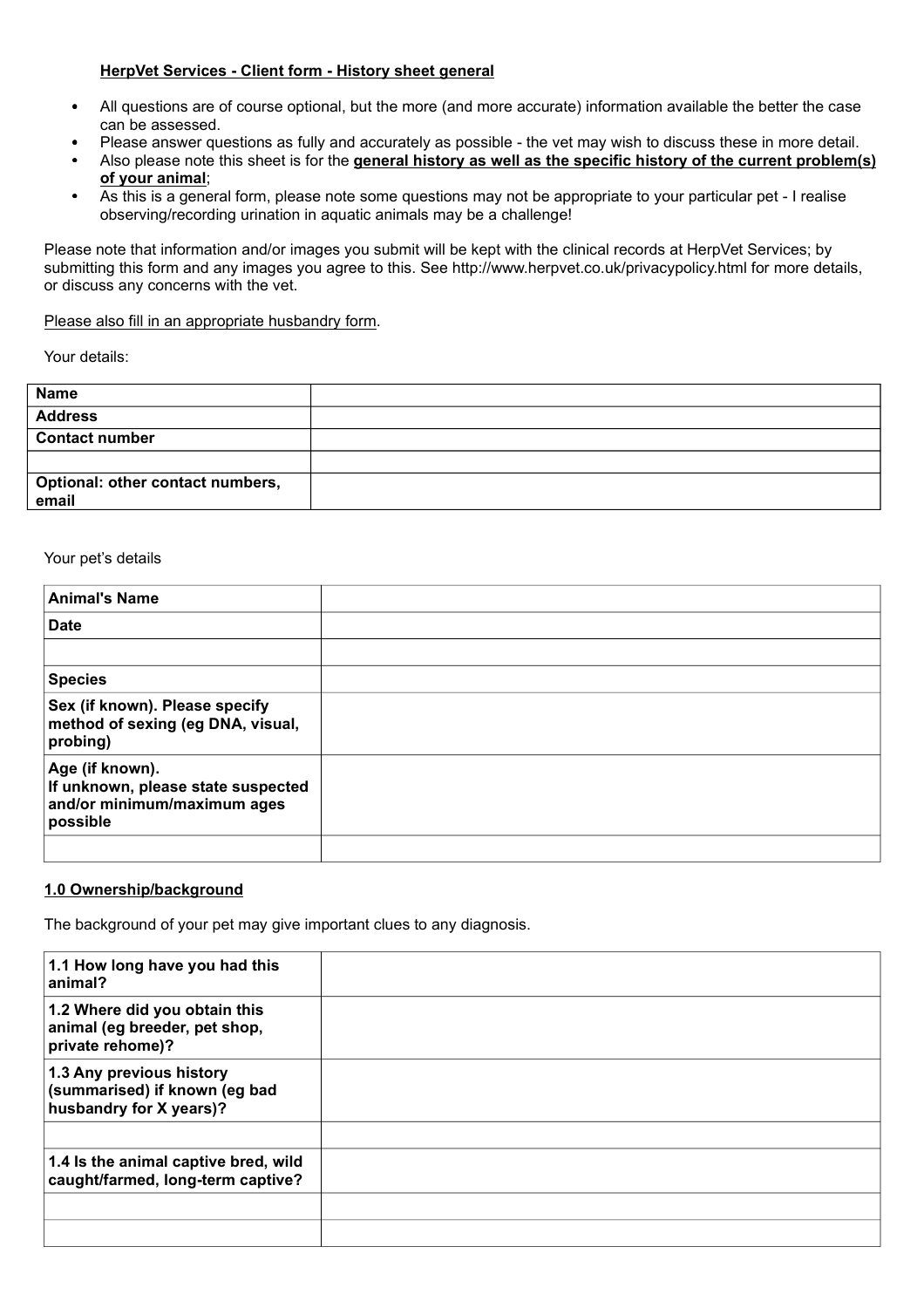## **2.0 Past history**

Past medical or breeding history may be important.

| 2.1 Has this pet had any past<br>medical problems? If so please give<br>details.                       |  |
|--------------------------------------------------------------------------------------------------------|--|
| 2.2 Has this pet produced<br>eggs/young in the past? If so please<br>give notes with approximate dates |  |
| 2.3 Do you/have you used any<br>routine treatments (eg worming) in<br>the past?                        |  |

## **3.0 Current problem**

What are you bringing your pet to the vet for today? What is the main problem, and have you noticed any other problems?

| 3.1 What is/are the current<br>problem(s)?                                                                                                                              |  |
|-------------------------------------------------------------------------------------------------------------------------------------------------------------------------|--|
|                                                                                                                                                                         |  |
| 3.2 When did these problems/signs<br>start (please itemise with details,<br>where appropriate)?                                                                         |  |
| 3.3 Since first noticed, have they<br>changed, and if so how (eg not<br>changed, gradually worse, rapidly<br>worse, was stable for a while then<br>rapidly worse, etc)? |  |
|                                                                                                                                                                         |  |
| 3.4 Have you used any medications/<br>attempted treatments? Please give<br>details                                                                                      |  |
|                                                                                                                                                                         |  |

## **4 General observations**

Has the animal's normal routine changed in any way?

| 4.1 Has the animal's behaviour<br>changed? If so, in what way (eg<br>basking more, more aggressive,<br>more lethargic, etc)<br>Please be as specific as possible,<br>especially with regards to any |  |
|-----------------------------------------------------------------------------------------------------------------------------------------------------------------------------------------------------|--|
| patterns (eg under what                                                                                                                                                                             |  |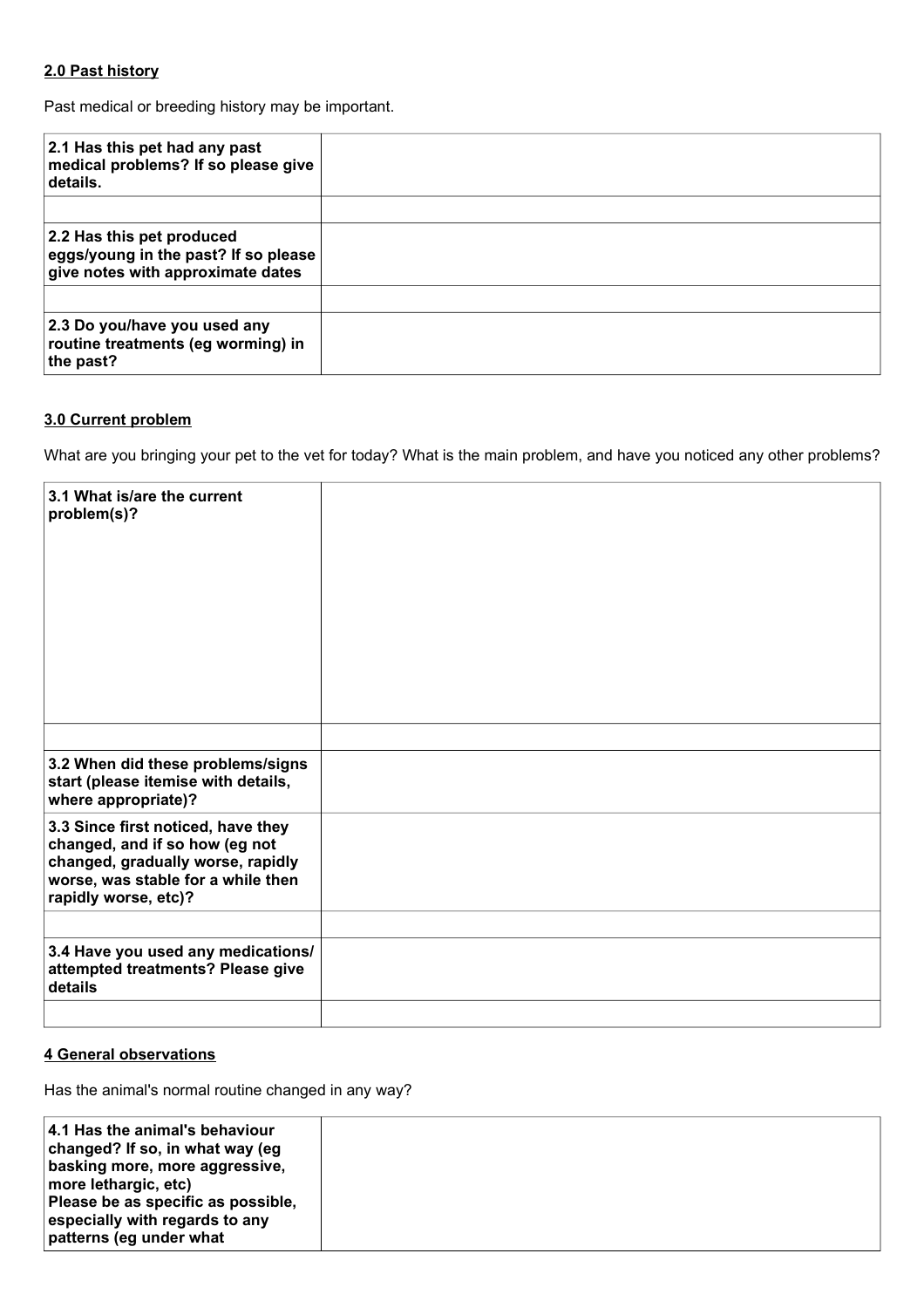| circumstances is he/she<br>aggressive? only towards<br>strangers? Is he/she more shy but<br>otherwise behaving normally, or<br>actually basking less? etc)                                 |  |
|--------------------------------------------------------------------------------------------------------------------------------------------------------------------------------------------|--|
|                                                                                                                                                                                            |  |
| 4.2 Is the animal eating normally? If<br>not please be as specific as you can<br>as to how it has changed (eg<br>gradual/rapid, complete<br>anorexia/reduced eating, how long a<br>period) |  |
|                                                                                                                                                                                            |  |
|                                                                                                                                                                                            |  |
| 4.3 Is your animal drinking normally<br>(please give details of changes -<br>note drinking more can be very<br>significant)                                                                |  |
|                                                                                                                                                                                            |  |
| 4.4 Is the animal urinating normally<br>(frequency/appearance/any<br>straining)?                                                                                                           |  |
| 4.5 Is the animal defaecating<br>normally<br>(frequency/appearance/any<br>straining)?                                                                                                      |  |
|                                                                                                                                                                                            |  |
| 4.6 Is the animal shedding/moulting<br>normally?                                                                                                                                           |  |
| 4.7 When did he/she last<br>shed/moult?                                                                                                                                                    |  |
|                                                                                                                                                                                            |  |
| 4.8 Were there any differences from<br>normal in the last<br>hibernation/brumation period, if<br>appropriate?                                                                              |  |

# **5.0 Changes**

Have any changes occurred in the animal's husbandry in any way? Please note any that occurred in a reasonable time period (typically up to 1 mth or so before the current problem started), but particularly changes that might have occurred just around the start of the problem. Also please note if the change was temporary (eg short-term building work) or long term (eg arrival of new pet).

This could include, but is not limited to, the following:

| 5.1 Has the enclosure location been<br>changed?                                                                                 |  |
|---------------------------------------------------------------------------------------------------------------------------------|--|
| 5.2 Has the enclosure setup<br>(substrate, furnishings) been<br>changed?                                                        |  |
|                                                                                                                                 |  |
| 5.3 Has the "other pet" situation<br>changed (new pets in household<br>(please specify species and<br>proximity and duration)). |  |